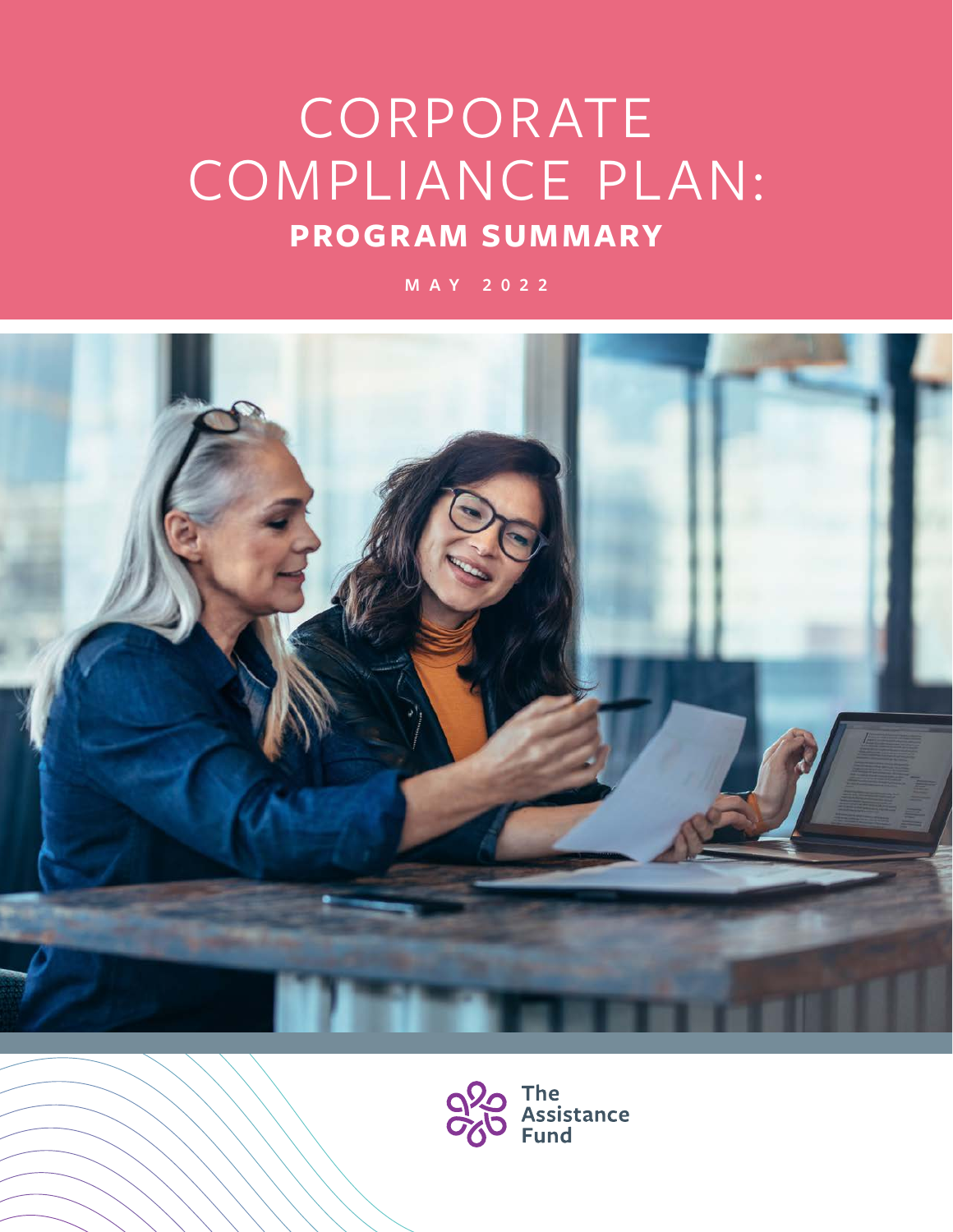# Letter From the CEO and Chairman of the Board

## **FELLOW TAF ASSOCIATES,**

TAF's updated Corporate Compliance Plan: Program Summary demonstrates how we have upheld our commitment to a culture of compliance throughout our operations. With the launch of our nine-member Compliance Champion Team and new Board of Directors Compliance Committee, our Compliance Program is moving forward while successfully applying best practices every step of the way.

TAF's Compliance Plan: Program Summary is intended to be a guide for the conduct of TAF, its employees, and Covered Persons. More specifically, it provides an overview of the TAF Compliance Program Policies & Procedures; summarizes the significant federal laws governing our operations; and defines the conduct expected of TAF



**MARK P.N.** 

*President & CEO*

# *Operational excellence must be accompanied by personal and organizational integrity."*

employees and Covered Persons in connection with regulatory requirements and guidance issued to TAF by the OIG. Moreover, it contains guidance on how employees and Covered Persons may inquire and resolve questions regarding potential legal or ethical issues, including the various mechanisms for internally reporting possible violations under TAF's non-retaliation policy.

The Compliance Program applies to all work situations, from conflicts of interest to development and implementation of disease programs, from interactions with patients to handling confidential information.

It is our responsibility to know and understand the Compliance Program and related policies that govern our work. We are all accountable.

Thank you for your continued cooperation and commitment to TAF!



**LAWRENCE HATCH** *Chair, Board of Directors*

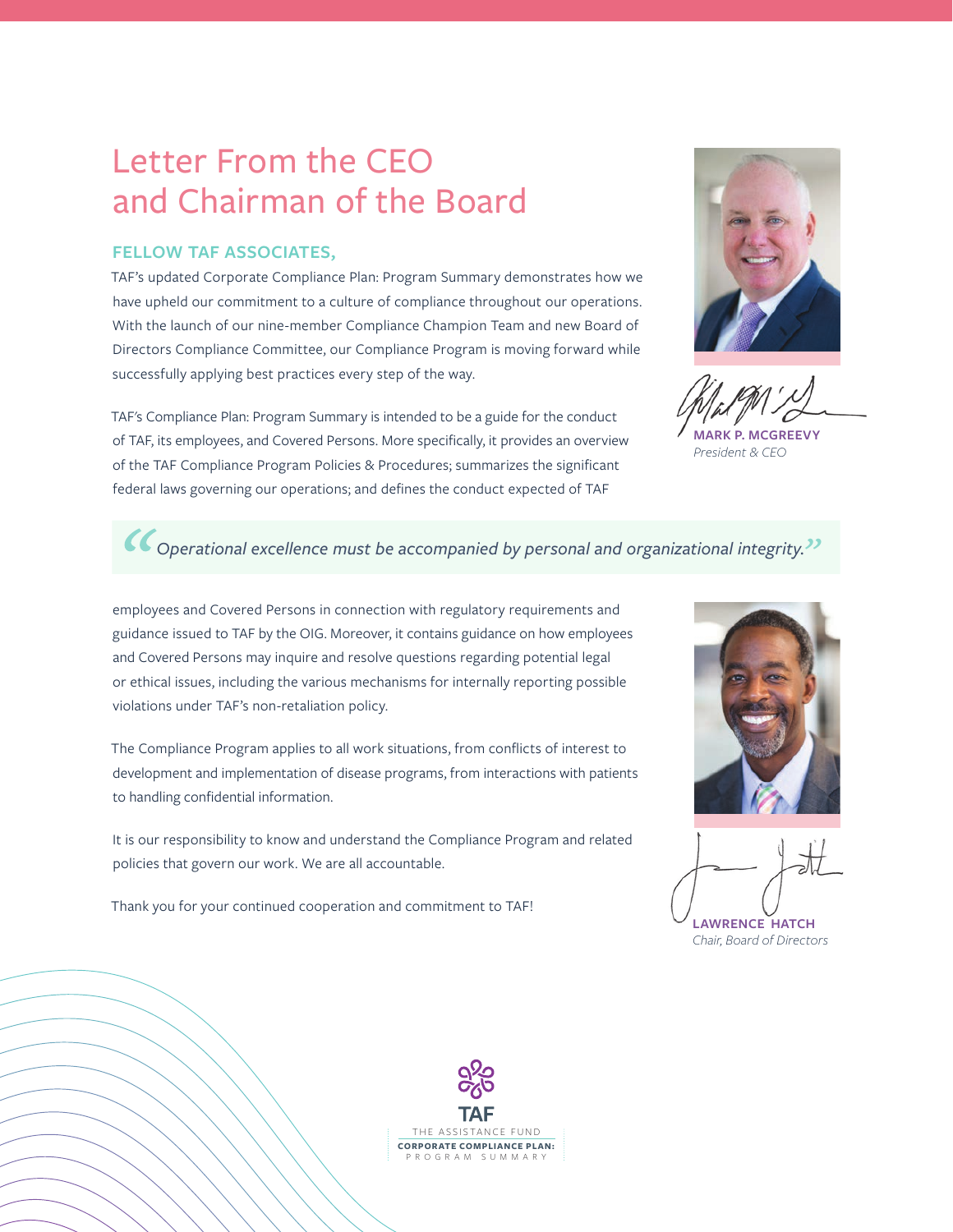# Mission

To provide underinsured people living with life-threatening, chronic, and rare diseases access to critical treatment through financial assistance, education, and advocacy.

# Vision

The Assistance Fund envisions the day when no one goes without treatment because of an inability to pay.

Values

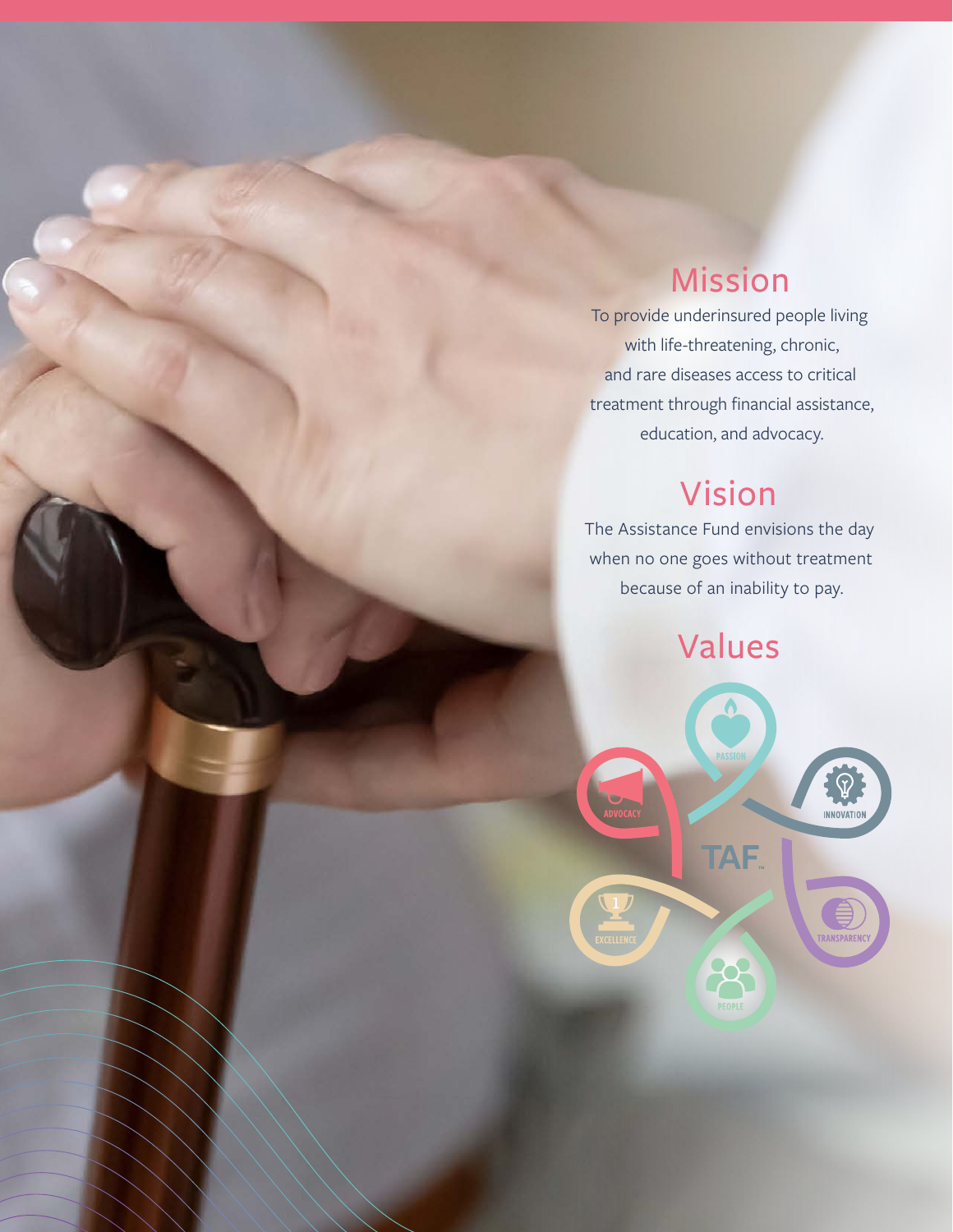

# CONTENTS

**1 Introduction**

**3 Compliance Program Elements**

**Federal Laws, Regulations, Guidance, and Prohibited Activities**

**9**

**18 Conclusion**

**19**

**Glossary**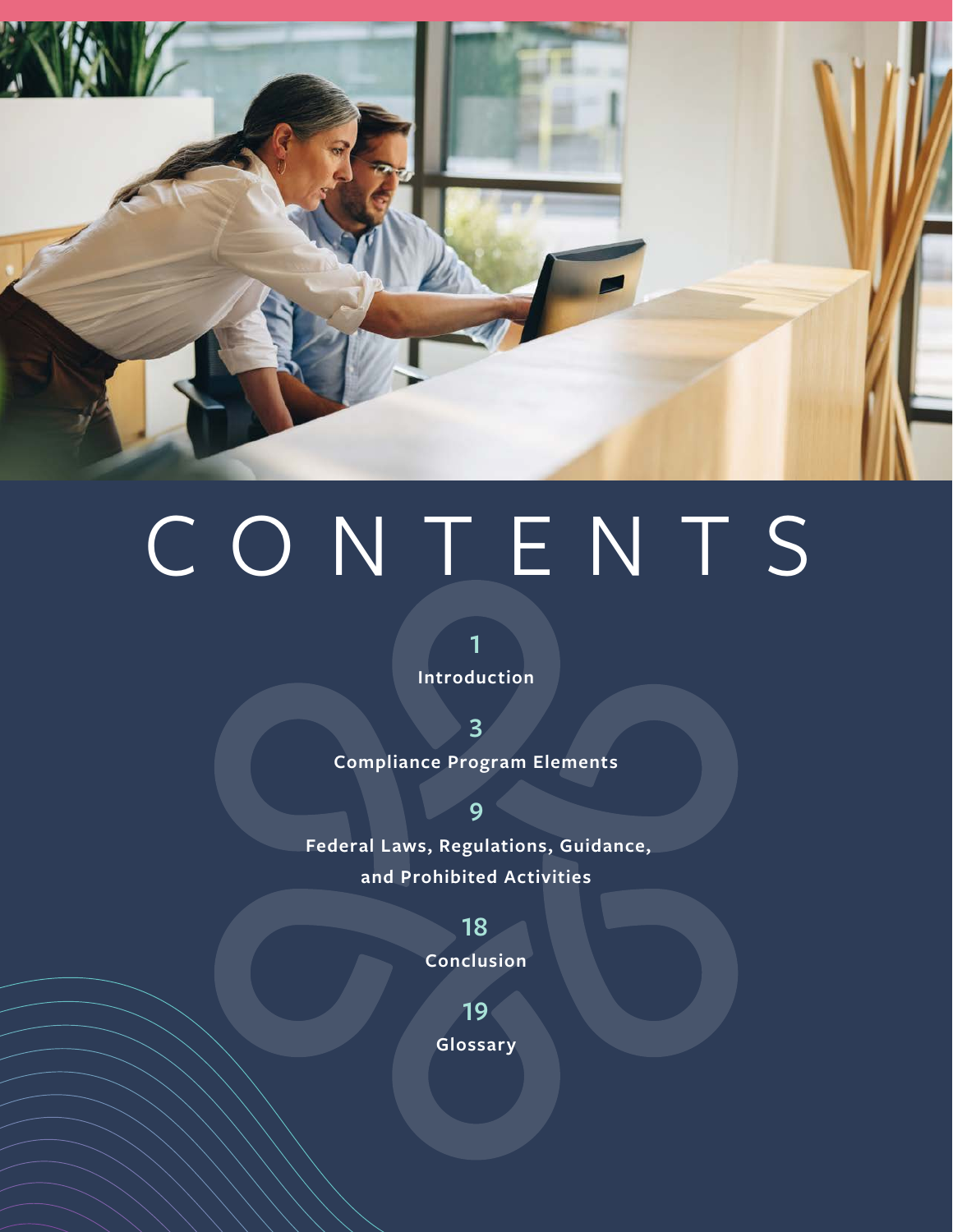# Introduction

# **ABOUT THE ASSISTANCE FUND**

The Assistance Fund (TAF) is an independent charitable patient assistance organization that helps patients and families facing high medical out-of-pocket costs by providing financial assistance for their copayments, coinsurance, deductibles, and other health-related expenses.

TAF manages nearly 80 funds referred to as disease programs ("Programs"), each of which covers the FDA-approved treatments for a specific disease. After patients receive a diagnosis of a life-threatening, chronic, or rare disease, they may contact TAF to apply for assistance with the costs of their treatment or other health-related services. Patients receive an eligibility determination within minutes of applying. Once a patient is enrolled in one of our disease programs, their coverage lasts the entire calendar year.

Since 2009, TAF has helped more than 160,000 children and adults in all 50 states and U.S. territories access critical treatment to manage their illness.

As an independent charitable patient assistance organization, TAF operates pursuant to an Advisory Opinion issued by the U.S. Department of Health and Human Services ("HHS") Office of Inspector General ("OIG"). Additionally, TAF is subject to numerous laws and regulations including, but not limited to, the federal Anti-Kickback Statute, the federal Beneficiary Inducement Law, and the Internal Revenue Service Code ("IRS").

## **TAF'S CORPORATE COMPLIANCE PROGRAM**

The legal and regulatory requirements under which independent charitable patient assistance organizations operate are often complex. TAF is fully committed to conducting all activities in full compliance with the highest level of ethics and integrity. Prioritizing transparency and being accountable and open in all our business practices is a core value at TAF. Accordingly, the TAF Board of Directors ("Board") has implemented a Corporate Compliance Program ("TAF Compliance Program"). This program evolves every year to ensure TAF's culture of compliance is implemented at every level of the organization.

*TAF is committed to conducting all activities in full compliance with the highest level of ethics and integrity."*

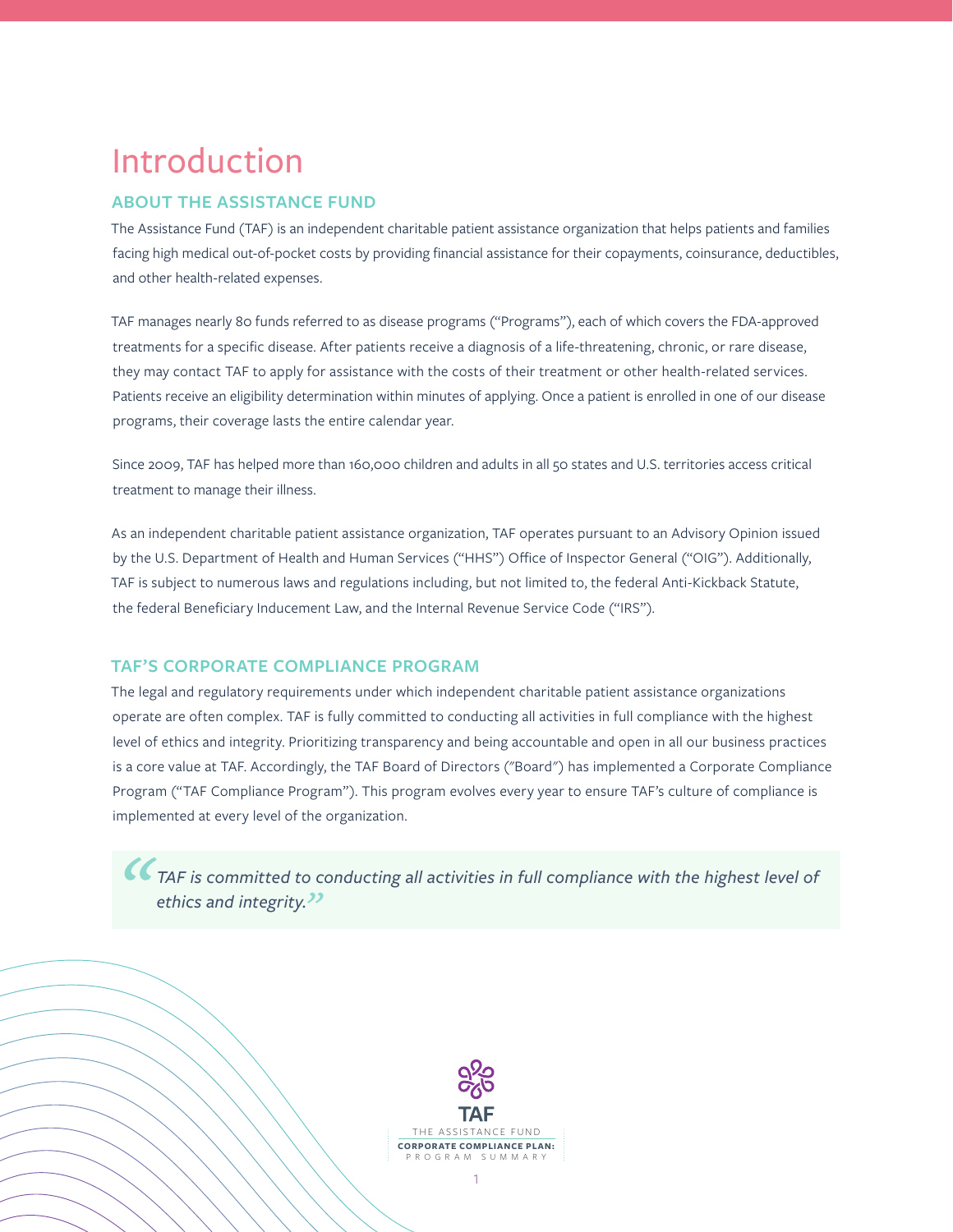The TAF Board provides oversight to TAF's Compliance Program to ensure our commitment to our patients and our work, and to our compliance with the numerous laws, regulations, and policies that govern all TAF activities. The Board receives regular reports directly from TAF's Compliance Officer to ensure TAF continues to meet our ethical, legal, and regulatory requirements.

*The TAF Board oversees TAF's Compliance Program to ensure our commitment to our patients and our work, and to our compliance with the numerous laws, regulations, and policies that govern all TAF activities."*

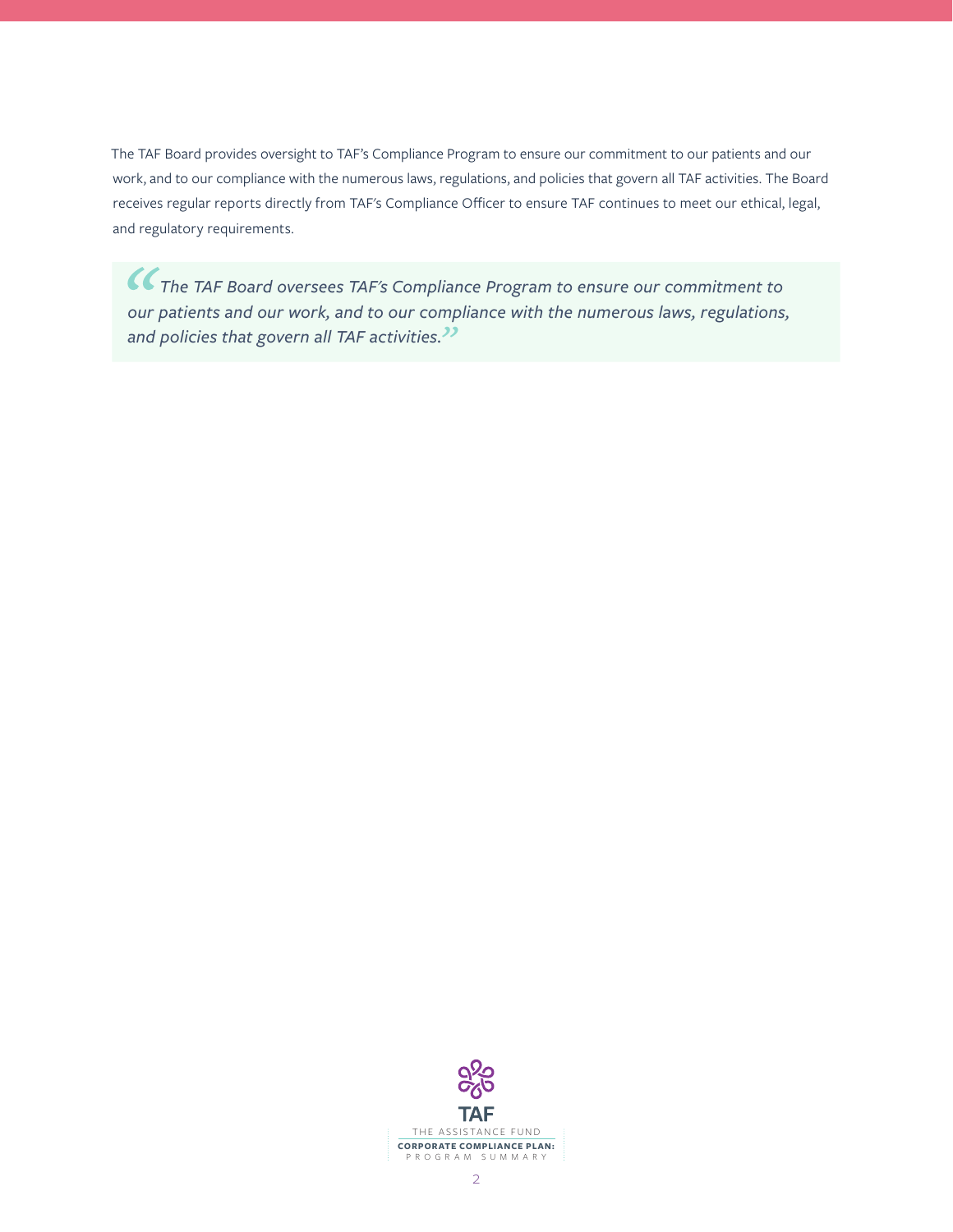All employees and Covered Persons are individually responsible for understanding and complying with the applicable laws, government guidance, and TAF protocols that impact their daily activities or duties.

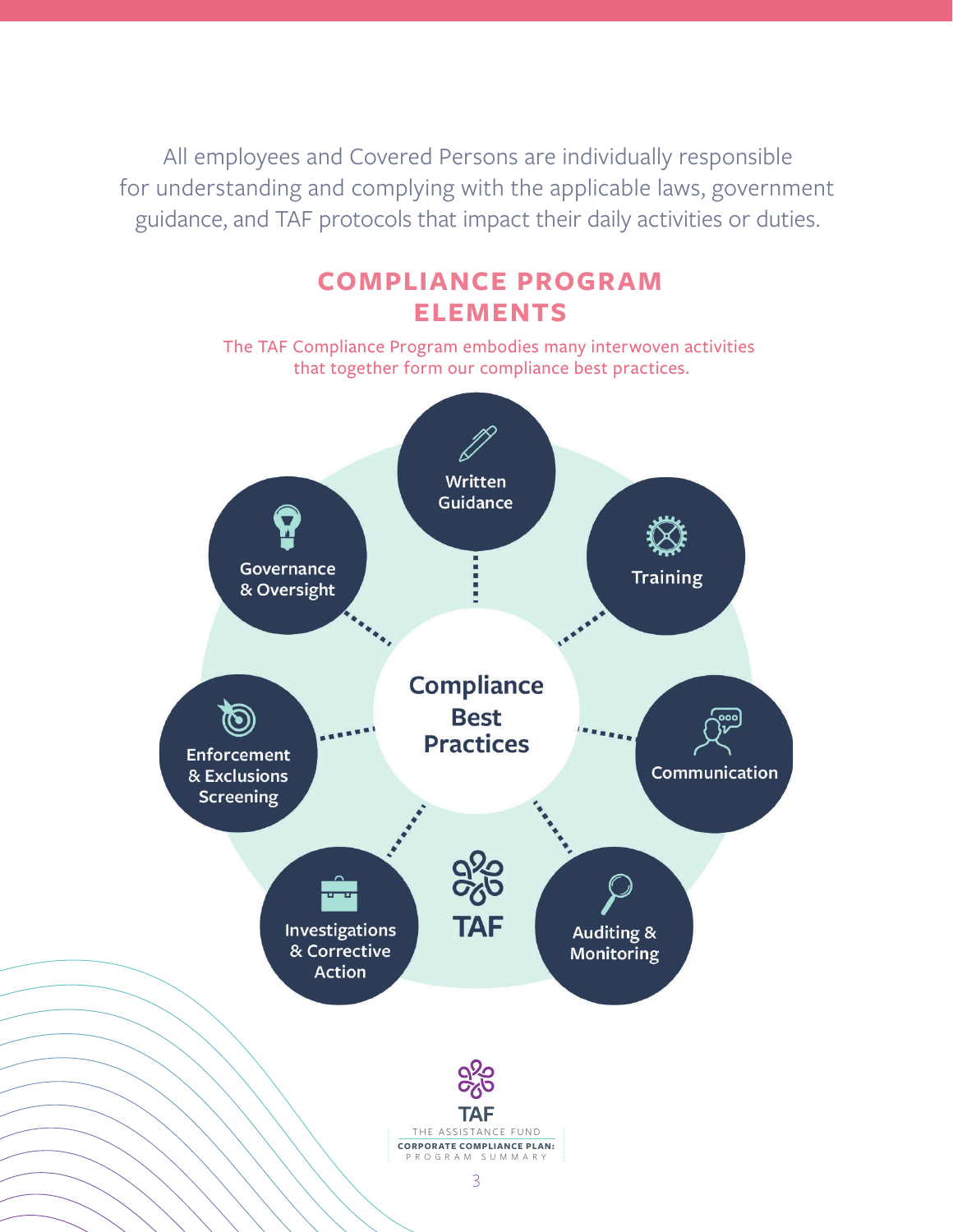## 1.1 **GOVERNANCE AND OVERSIGHT**

#### *Board of Directors ("Board")*

As the organization's governing body, the Board has oversight responsibility for TAF's compliance with federal, state, and local laws and regulations, as well as ethical obligations. In conjunction with the appointed Compliance Officer, the Board reviews Compliance Program functions, regulatory risks, and methods for achieving organization-wide accountability to achieve compliance goals and effectiveness.

#### *Chief Compliance Officer*

The Vice President of Regulatory Compliance ("Compliance Officer"), is TAF's chief Compliance Officer and is responsible for the day-to-day management and administration of this Plan. The Compliance Officer is primarily responsible for overseeing compliance within the organization and ensuring adherence to applicable laws, regulatory requirements, policies, and procedures. The Compliance Officer functions as an independent and objective professional who reports to the CEO and Board.

#### *Executive Compliance Committee ("ECC")*

The ECC is a senior-level leadership committee representing various areas of TAF's operations. Its members have been charged by the Board with the responsibility to **(1)** contribute to the Compliance Program's effectiveness; and **(2)** assist the Compliance Officer in the administration of the Plan.

The ECC is chaired by the Compliance Officer, who is responsible for reporting the compliance activities of the organization, maintaining the minutes of the meetings, and ensuring that decisions are implemented in a timely fashion.

# 1.2 **WRITTEN COMPLIANCE GUIDANCE**

## *Policies and Procedures*



Detailed compliance policies and procedures supporting the operations of TAF's Compliance Program are readily accessible to all employees and

*Detailed compliance policies and procedures supporting the operations of TAF's Compliance Program are readily accessible to all employees and Covered Persons through a shared file system."*



## **Compliance Program Code of Business Conduct and Ethics ("Code of Conduct")**

**TAF is committed to complying with all applicable federal healthcare laws, regulations, Advisory Opinions, and guidelines. Toward that goal, TAF has developed and implemented a comprehensive Corporate Compliance Program that provides an internal mechanism intended to guide TAF's business practices and principles. The Compliance Program shall govern the performance, behavior, and actions of TAF and its Covered Persons when engaged in patient assistance operations. The Code of Conduct is an overarching standard for conducting all business activities with the highest degree of ethics and integrity. It is supported by the standards and guidelines set forth throughout this Program Summary.**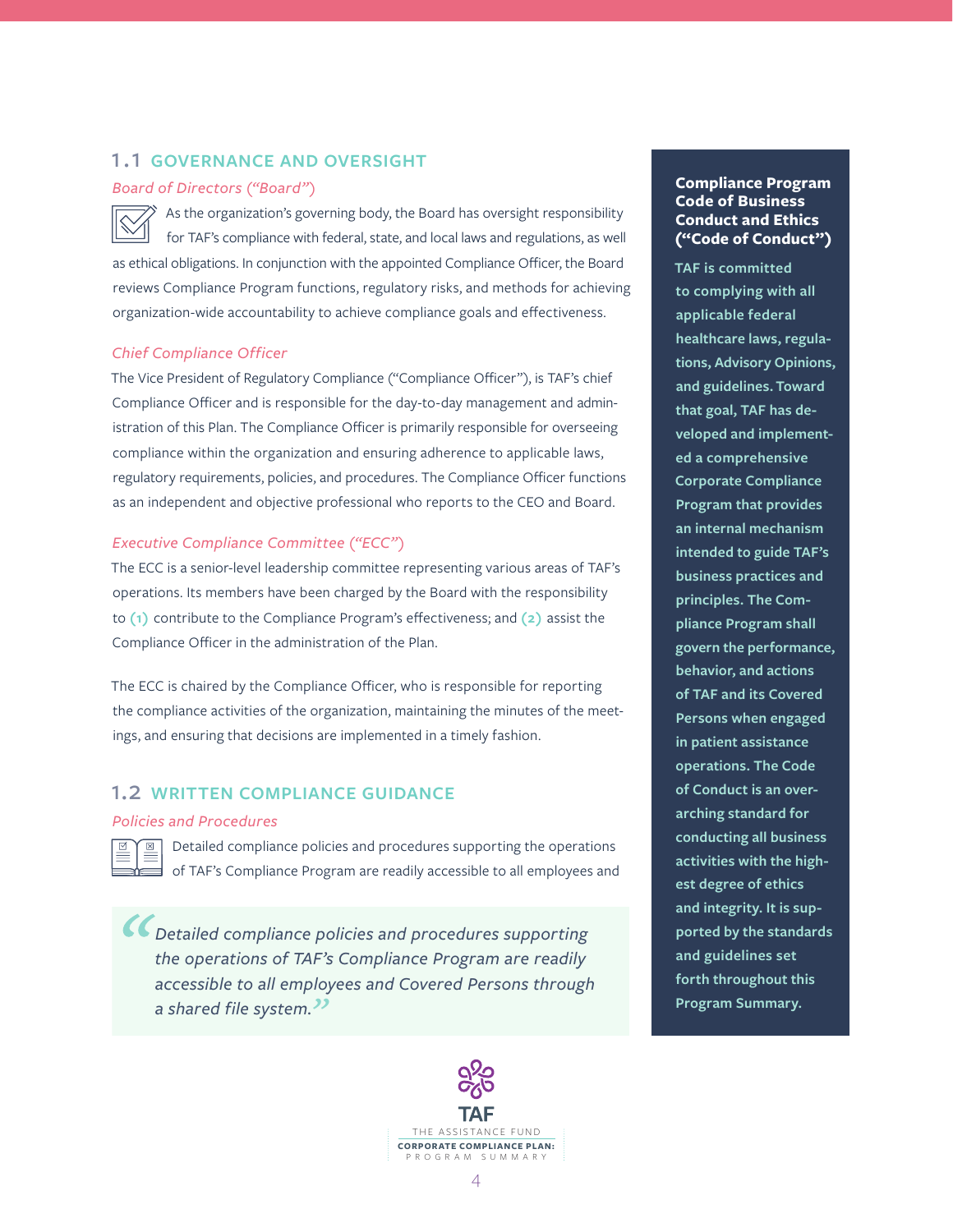Covered Persons through a shared file system. They address program requirements including, but not limited to, applicable federal healthcare program requirements; interactions with Donors and other third parties; patient assistance program activities; conflicts of interest; and other program elements. These policies and procedures also require employees to report concerns and establish internal controls to contain identified compliance risk areas.

## 1.3 **EDUCATION AND TRAINING**

The purpose of compliance training is to communicate standards and procedures in a meaningful and effective manner that explains the requirements of the compliance program, applicable laws, and how they impact our daily operations.

#### *Orientation*

All newly hired employees and Covered Persons must complete an intensive, three-hour compliance training as part of TAF's new hire orientation program. Topics focus on the details of TAF's Compliance Program and independent charitable patient assistance organization-specific requirements under TAF's Advisory Opinion and Integrity Agreement.

All new Board members receive at least two hours of training relevant to their corporate governance responsibilities and Compliance Program oversight.

#### *Annual Training*

All employees and Covered Persons are required to participate in annual compliance training. Topics include, but are not limited to, TAF's Compliance Program elements (e.g., policies and procedures); TAF's OIG Advisory Opinions and Integrity Agreement; applicable laws and regulations; and privacy and security compliance.

#### *Specialty Training*

Additional operational compliance training sessions are targeted to specific departments. Employees receive training that is specific to their job responsibilities and to their obligations under the Compliance Program.

The Compliance Officer, in conjunction with other TAF employees and consultants, will periodically update TAF's training procedures to ensure that all sessions and materials are reflective of the most recent developments, including new and modified OIG Advisory Opinions and decisions in the law. All employees and Covered Persons will certify their participation in TAF's training programs. Employees who refuse or otherwise fail to participate in TAF training programs will be subject to disciplinary action.

#### 1.4 **OPEN LINES OF COMMUNICATION**

TAF's compliance success depends on our ability to recognize potential problems, our individual decisions to avoid those problems, and our collective effort to identify and remedy existing problems.

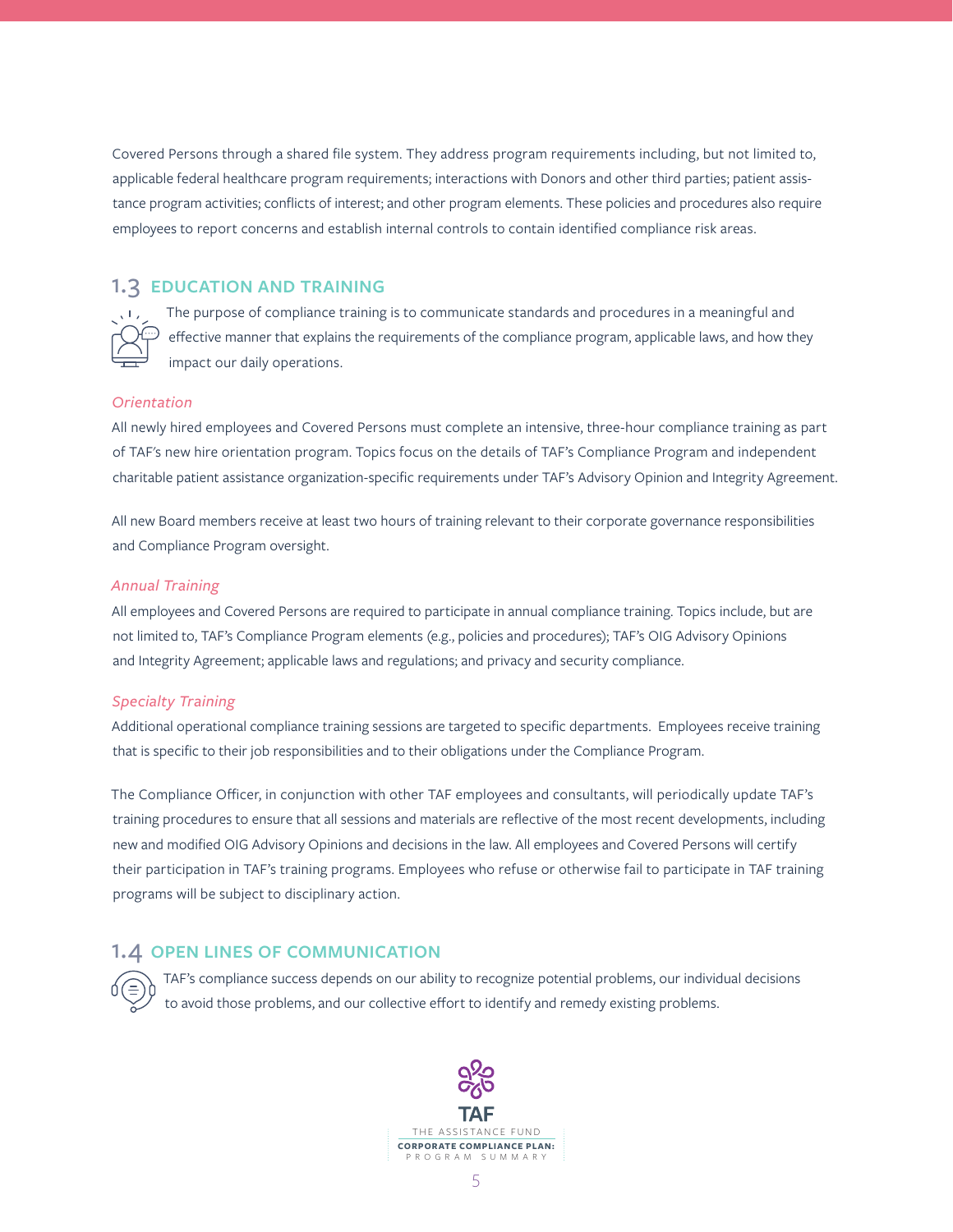Maintaining compliance and reporting potential non-compliance is an essential part of all TAF employees' job functions and the duties of all TAF supervisors, managers, and directors. Compliance and reporting non-compliance are not duties that can be delegated.

#### *TAF Compliance Champion Team*

To encourage open communication, TAF established the Compliance Champion Team. This team is a diverse group of trusted, proactive, and approachable employee volunteers ("Compliance Champions") from each department. The Compliance Champions' responsibilities are to:

- $\odot$  Serve as a liaison between their department and the Compliance Department;
- $\odot$  Strengthen compliance awareness and identify knowledge gaps;
- $\odot$  Provide feedback to the Compliance Department;
- $\Omega$  Support mandatory training development and completion; and
- $\odot$  Serve as a confidential channel for speaking up.

#### *Channels to Voice Concerns*

If an employee becomes aware of an issue or concern:

- $\delta$  speak to a Compliance Champion, their supervisor, or a member of the senior leadership team;
- report their concern to Judith Fox, Compliance Officer, at **Judith.Fox@tafcares.org** or (407) 801-7051; or
- **(5)** report their concern to the independent third-party Compliance Hotline (ReportIt) by calling (877) 778-5463 or going to **www.reportit.net** (username: TAFcares; password: Assistance).

*Maintaining compliance and reporting potential non-compliance is an essential part of all TAF employees' job functions and the duties of all TAF supervisors, managers, and directors."*

Both confidential hotline resources are available 365 days a year, seven days a week, and 24 hours a day, and employees can choose to be anonymous.

Below are important things to consider when reporting a concern:

An employee need not be certain that a violation has occurred before making a report; reasonable belief that a violation may have occurred is sufficient.

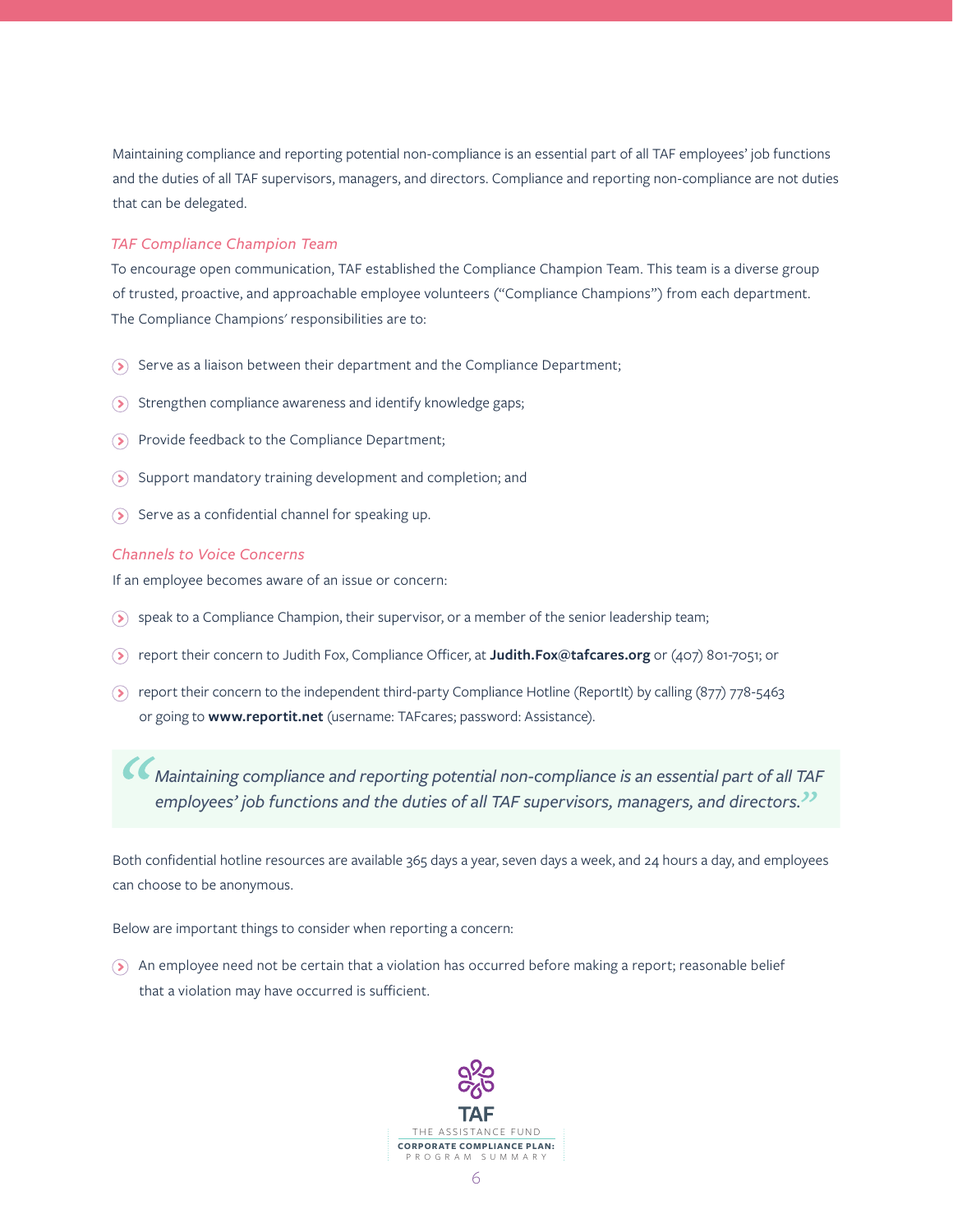- Reporting enables TAF to investigate potential problems quickly and to take prompt action to address them.
- TAF will not retaliate against any employee who reports a compliance concern in good faith.

# 1.5 **AUDITING AND MONITORING**

TAF conducts internal monitoring and external independent audits to assess levels of compliance and opportunities to improve current systems, processes, policies, and procedures. If an audit identifies compliance risks, TAF proactively mitigates those risks and implements corrective action if necessary and as appropriate.

# 1.6 **INVESTIGATIONS/RESPONSES**

#### **1.6.1** *Investigation*

TAF is committed to conducting thorough, fair, and impartial internal investigations of reported and perceived errors, abuses, and violations. Internal investigations related to compliance will be conducted by TAF's Compliance Officer in a professional and expeditious manner, maintaining confidentiality to the extent practicable under the circumstances. All TAF employees and Covered Persons must fully cooperate with internal investigations. When TAF completes an internal investigation, TAF will—to the extent appropriate—inform the person reporting the alleged violation of the results of the investigation and of TAF's determination.

*TAF is committed to conducting thorough, fair, and impartial internal investigations of reported and perceived errors, abuses, and violations."*

**Retaliation against** any employee, consultant, vendor, or other Covered Person, who in good faith seeks advice, raises a concern, reports misconduct, or provides information in an investigation is strictly prohibited. Examples of prohibited retaliation include denial of benefits, termination, demotion, suspension, threats, harassment, or discrimination. If any individual, regardless of their position at TAF, retaliates against an individual who has truthfully and in good faith reported a potential violation, TAF will take appropriate action. If the reporting individual believes that they have been retaliated against for seeking advice, raising a concern, reporting misconduct, or providing information in an investigation, they should contact the Compliance Officer immediately. They may also use the Compliance Hotline.

AND

It is the duty of each employee to report compliance concerns. Failure to report erroneous/fraudulent behavior is a violation of the Compliance Program.

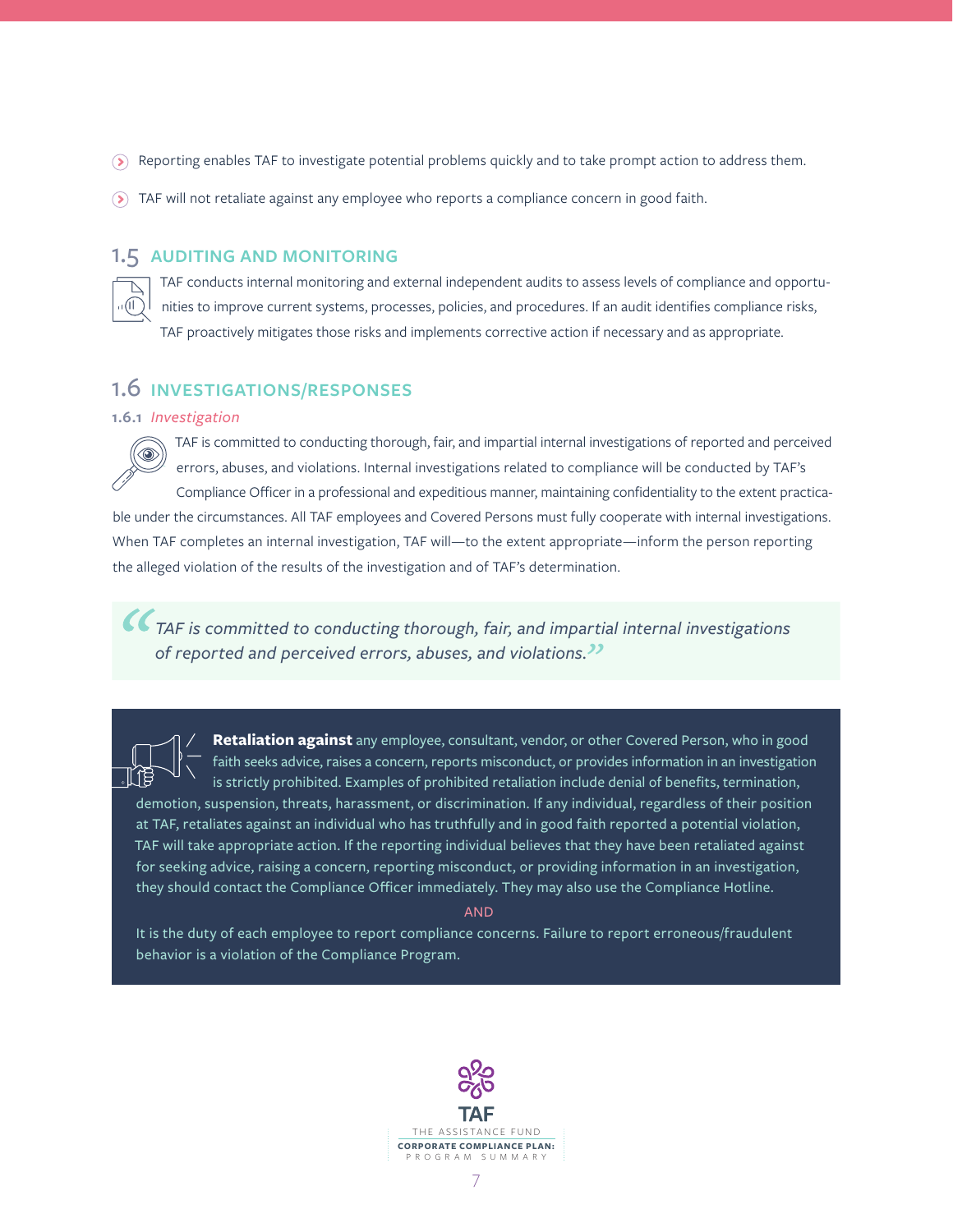#### **1.6.2** *Response and Prevention*

TAF ensures that all compliance investigations finding irregular behavior will include a mitigation plan including, if applicable, corrective action (e.g., disciplinary action and notice to the government). When investigations show no irregularity but present potential areas of risk, TAF will develop proactive solutions. These include, but are not limited to, education, training, and policy and/or operational changes.

#### **1.6.3** *Self-reporting to Government Agencies*

Under certain specific circumstances, the CEO, Compliance Officer, and the Board of Directors may consider voluntary disclosures to governmental agencies. All decisions regarding self-reporting will be reviewed by legal counsel prior to any voluntary disclosure.

# 1.7 **ENFORCEMENT AND DISCIPLINARY ACTIONS**

TAF recognizes the necessity to enforce the standards and procedures of its Compliance Plan and to discipline  $\Diamond~$  those who violate the Plan or negligently fail to detect an offense. Based on the facts and circumstances of the offense, the Compliance Officer will recommend to the CEO disciplinary action for those who fail to adhere to the standards of this Plan. Such a recommendation shall be consistent with HR progressive disciplinary action policies and procedures. The recommendation for disciplinary action may include termination or—for consultants or major vendors—contract termination. The decision to execute such action(s) shall be implemented consistently across the organization.

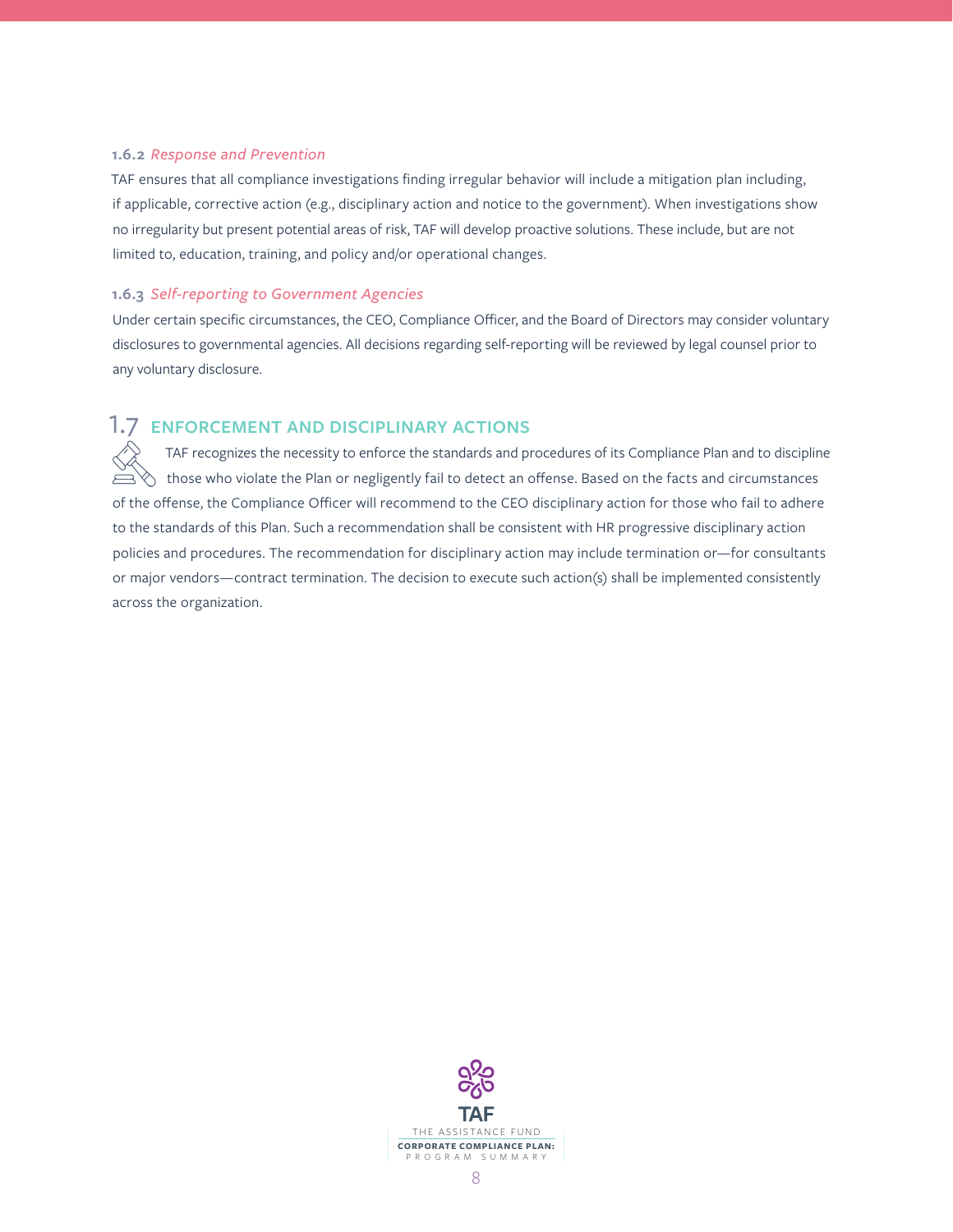

# Federal Laws, Regulations, Guidance, and Prohibited Activities

TAF provides charitable assistance in accordance with all applicable federal, state, and local laws and regulations. This section provides a summary of the key applicable laws and regulatory documents that guide TAF—through its systems, practices, policies, and procedures—to advance compliant and ethical business decisions and activities. Individuals found in violation of applicable laws and regulatory documents not only will be subject to employmentrelated sanctions, such as suspension or termination, they may also be responsible for civil money damages and potential criminal sanctions, including imprisonment.

**Sections 2.1-3** provide the main points of three primary federal laws—categorized as fraud and abuse statutes that apply to TAF: the Anti-Kickback Statute; the Beneficiary Inducement Law; and the Civil False Claims Act.

**Section 2.4** outlines key regulatory documents under which TAF operates.

**Section 2.5** describes how applicable laws and guidance govern TAF's operations.

**Section 2.6** outlines other applicable laws.

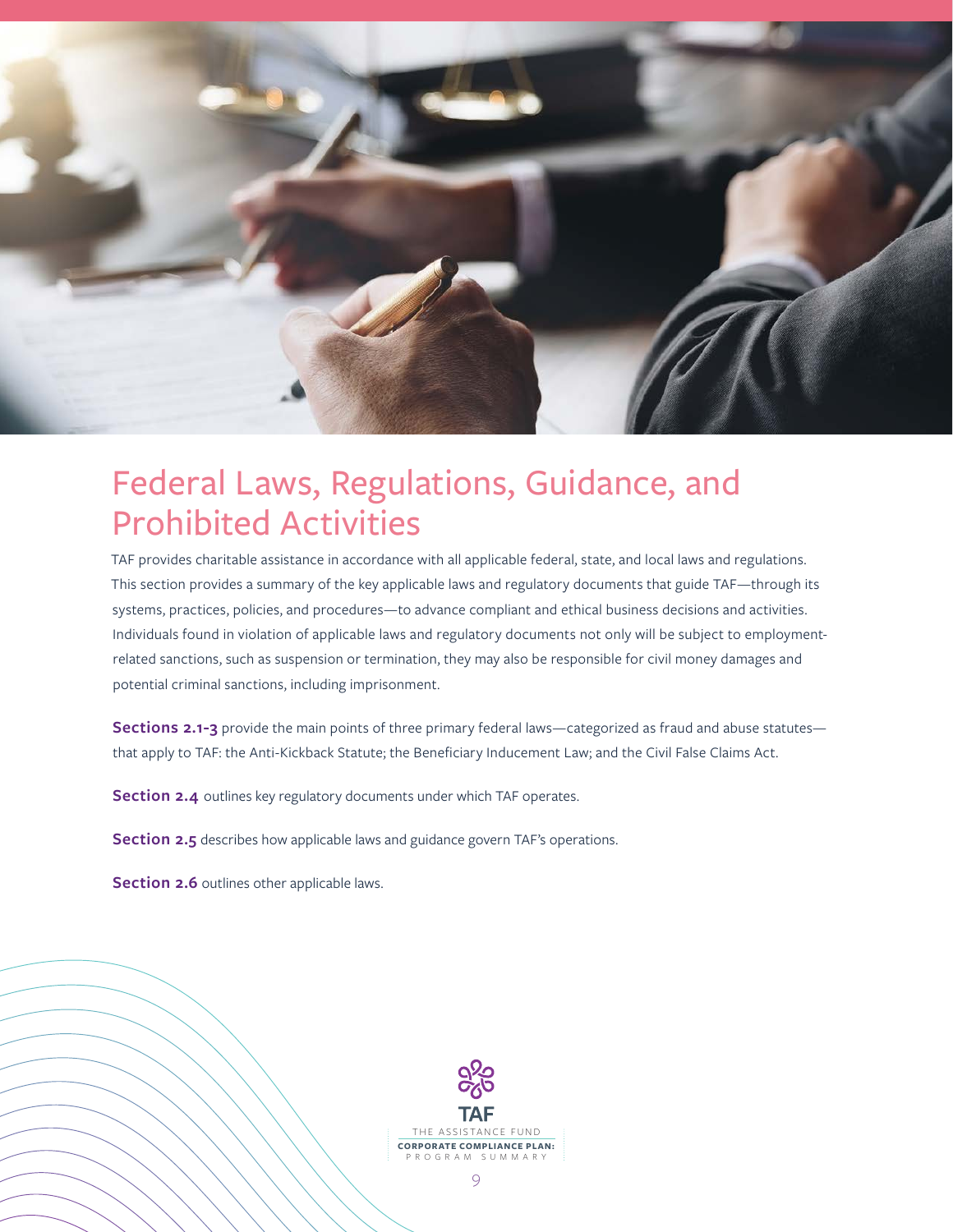## 2.1 **FEDERAL ANTI-KICKBACK STATUTE** (42 USC 1320a-7b)

The federal Anti-Kickback Statute ("AKS") makes it a crime punishable by monetary fines and/or imprisonment to knowingly and willfully solicit, receive, pay, offer to pay, or provide anything of value (e.g., cash, services, gifts, entertainment, favors, etc.) in order to influence any person's recommendation, prescription, or purchase of services or supplies that may be reimbursable by federal healthcare programs. Examples covered by the Anti-Kickback Statute include (i) receiving a gift from a Donor in exchange for influencing prescribers' or patients' choice of medications; **(ii)** offering or providing a gift or payment (including any free goods or services) to a physician or other prescriber to influence the prescribing, dispensing, or recommending of particular prescription products; and **(iii)** offering or providing goods or services at below market value for the purpose of inducing prescriber's referrals.

# 2.2 **FEDERAL BENEFICIARY INDUCEMENT LAW** (42 USC 1320a-7a(a)(5))

Many of the products that are covered by our Programs are ultimately reimbursed under Medicare, Medicaid, or other federal or state healthcare programs. Besides the AKS, the Beneficiary Inducement Law also imposes civil monetary penalties ("CMPs") against any person who offers or transfers remuneration (i.e., anything of value) to a Medicare or Medicaid beneficiary that the benefactor knows or should know is likely to influence the beneficiary to order or receive from a particular provider, practitioner, or supplier any item or service for which payment may be made, in whole or in part, by Medicare or Medicaid. OIG may initiate administrative proceedings to seek such CMPs and exclude such person from federal healthcare programs. A subsidy for cost-sharing obligations provided by a patient assistance program may implicate this law if the subsidy is likely to influence a Medicare or Medicaid beneficiary's selection of a particular provider, practitioner, or supplier. One example of prohibited behavior is making eligibility requirements to enroll in our disease programs dependent on the patient's use of certain prescribing physicians or certain pharmacies to dispense the medication.

# 2.3 **FEDERAL CIVIL FALSE CLAIMS ACT** (31 USC 3729-3733)

Many of our patients are seeking financial assistance to purchase products that are ultimately reimbursed under Medicaid, Medicare, or other federal or state healthcare programs.

Federal and state false claims acts prohibit individuals and entities from submitting, or causing others to submit, a false claim for reimbursement from the federal or state governments, including from Medicare or Medicaid. False claims are not only claims for payment which the payee knows are unwarranted, but also those the payee submits with reckless disregard for, or in deliberate ignorance of, their accuracy. False claims can result in damages three times the amount of the actual claim, plus civil penalties of up to \$11,000 per claim and reasonable attorney's fees and costs. A third party, like TAF, may have liability under the False Claims Act if it causes a prescriber to submit false claims. One example of prohibited behavior is steering patients to particular drugs in violation of the Anti-Kickback Statute.

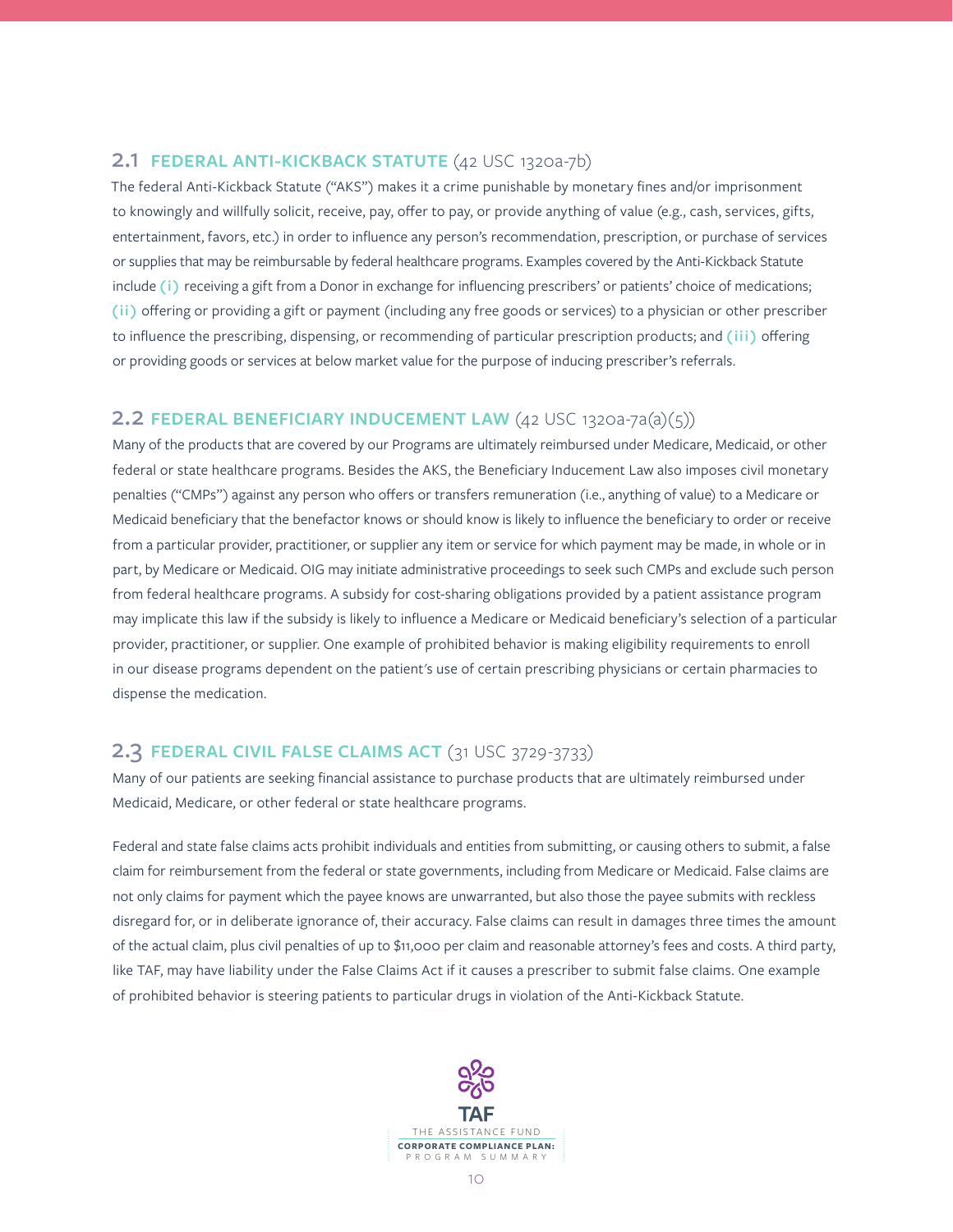# 2.4 **FEDERAL GUIDANCE AND REQUIREMENTS**

TAF's Compliance Program requirements are also based on OIG guidance issued to TAF and the independent charitable patient assistance program industry, and the TAF Integrity Agreement.

All employees and Covered Persons are required to understand and be familiar with the contents of both the OIG Advisory Opinions and Integrity Agreement. These are summarized below and reflected throughout this Compliance Program Plan Summary and TAF policies and procedures.

# *The full text of the OIG Advisory Opinions, Special Advisory Bulletins, and Integrity Agreement documents are located on the TAF website at:* **www.tafcares.org/compliance/***.*

#### **2.4.1** *TAF Advisory Opinion No. 10-07, as modified*

An advisory opinion is a legal opinion issued by the OIG to one or more requesting parties about the application of the OIG's fraud and abuse authorities to the party's existing or proposed business arrangement. It is legally binding on the requested party. A party that receives a favorable advisory opinion is protected against OIG administrative sanctions, so long as the arrangement is conducted in accordance with the facts contained in the advisory opinion.

The OIG issued Advisory Opinion No.10-07 in 2010, which set forth a favorable opinion on TAF's then-proposed activities in connection with providing cost-sharing assistance for specialty medications to patients diagnosed with one of three specific disease states. The OIG issued a Notice of Modification to OIG Advisory Opinion No. 10-07 in 2011 upon TAF's request to add new disease programs and include assistance with health insurance premiums.

In 2014, the OIG published a Special Advisory Bulletin for all independent charitable patient assistance programs that expanded on the guidance from the previous OIG advisory opinions issued to TAF and other established guidance. Specifically, the Special Advisory Bulletin advised against providing assistance only for expensive specialty drugs and provided safeguards for narrowly defined disease programs for which only one drug exists. As a result of this guidance, the OIG issued another Notice of Modification of OIG Advisory Opinion No. 10-07, in which the OIG retracted its approval of certain TAF disease program features that it had previously approved and required TAF to modify its disease programs accordingly.

#### **2.4.2** *TAF Integrity Agreement*

An Integrity Agreement ("IA") is a document outlining the contractual obligations that an organization involved in healthcare makes with a federal government agency as part of a civil settlement.

In 2019, TAF entered into an Integrity Agreement with the OIG that contractually defines TAF's compliance and reporting obligations through calendar year 2022. The IA reaffirms the existing OIG Advisory Opinion with some additional structural and operational compliance obligations.

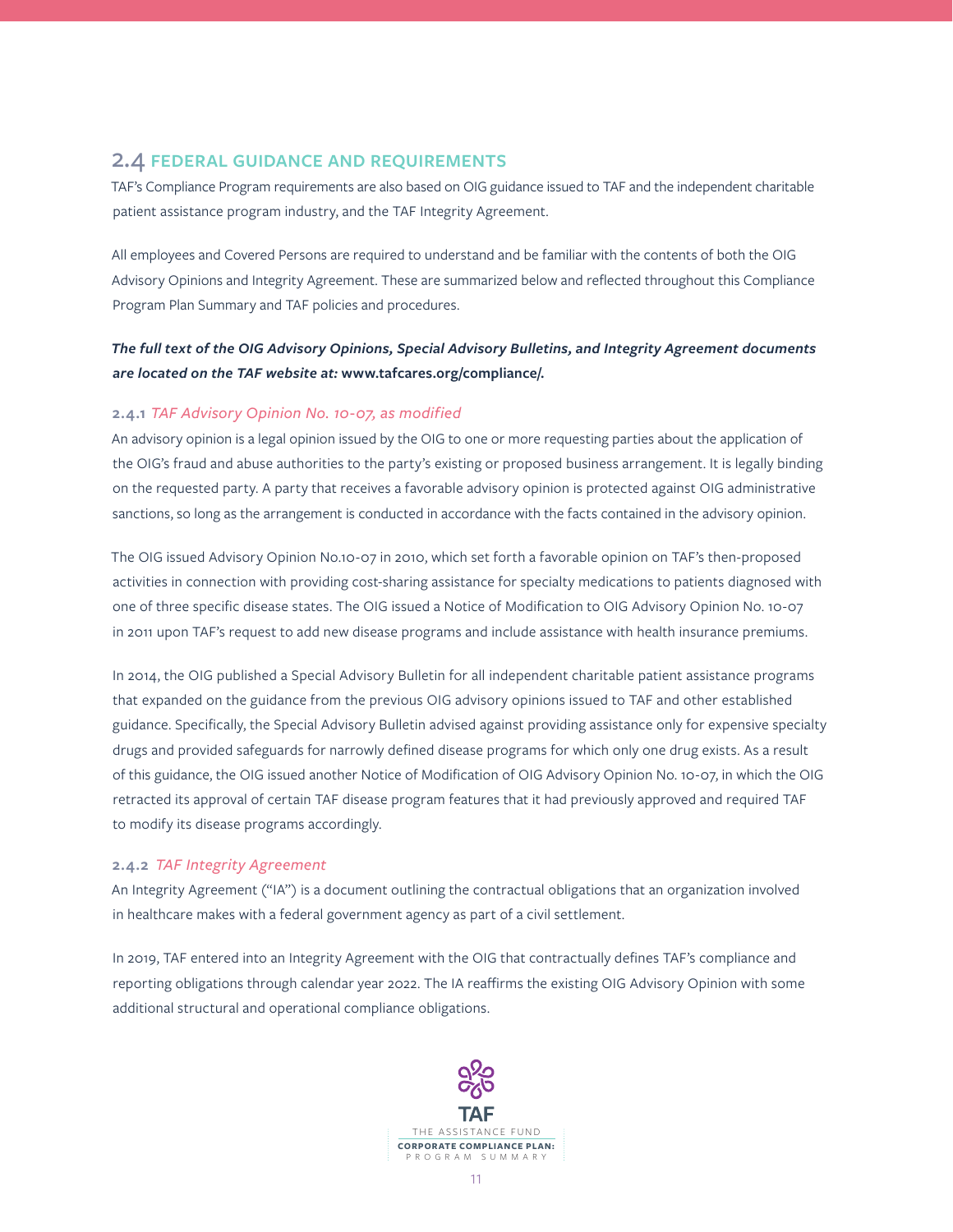# 2.5 **TAF SYSTEMS, PRACTICES, POLICIES, AND PROCEDURES: PROHIBITED ACTIVITIES**

TAF prohibits the activities below to ensure compliance with federal laws, regulations, and guidance.

## **TAF expressly prohibits**:

- $\odot$  exerting or allowing Donors to exert any direct or indirect control or influence on the clinical decision-making of prescribers;
- $\delta$  exerting or allowing Donors to exert any direct or indirect control or influence on the patient's choice of provider or products;
- $\delta$  permitting Donors to control or influence, directly or indirectly, financial eligibility determinations of applicants;
- $\delta$  making eligibility determinations for financial assistance based on any Donor's interests;
- $\delta$  making eligibility determinations for financial assistance based on the applicant's choice in provider, practitioner, supplier, test, or product;
- $\delta$  providing Donors with any data that would facilitate a Donor in correlating the amount or frequency of its donations with the amount or frequency of the use of its products; and
- $\mathcal{P}$  permitting Donors to control or influence the identification of disease programs.

Any employee who receives, accepts, or condones a bribe, kickback, or other unlawful payment, or attempts to initiate such activities, will be terminated and subject to possible criminal proceedings. Employees who attempt or engage in fraud will be liable to termination and possible criminal proceedings. All employees have a responsibility to report any actual or attempted bribery, kickback, fraud, waste, or abuse to TAF.

#### **2.5.1** *Disease Programs*

In developing its disease programs, TAF must ensure that its interactions with Donors and prescribers comply with TAF's OIG Advisory Opinion, as modified, and its Integrity Agreement. TAF cannot function as a conduit for payments or other benefits from a Donor to patients and must not impermissibly influence beneficiaries' treatment or healthcare provider choices. To this end, TAF employees must adhere to the following safeguards when developing disease programs:

Donors to TAF's disease programs cannot exert any direct or indirect influence or control over TAF.

*Donors to TAF's disease programs cannot exert any direct or indirect influence or control over TAF."*

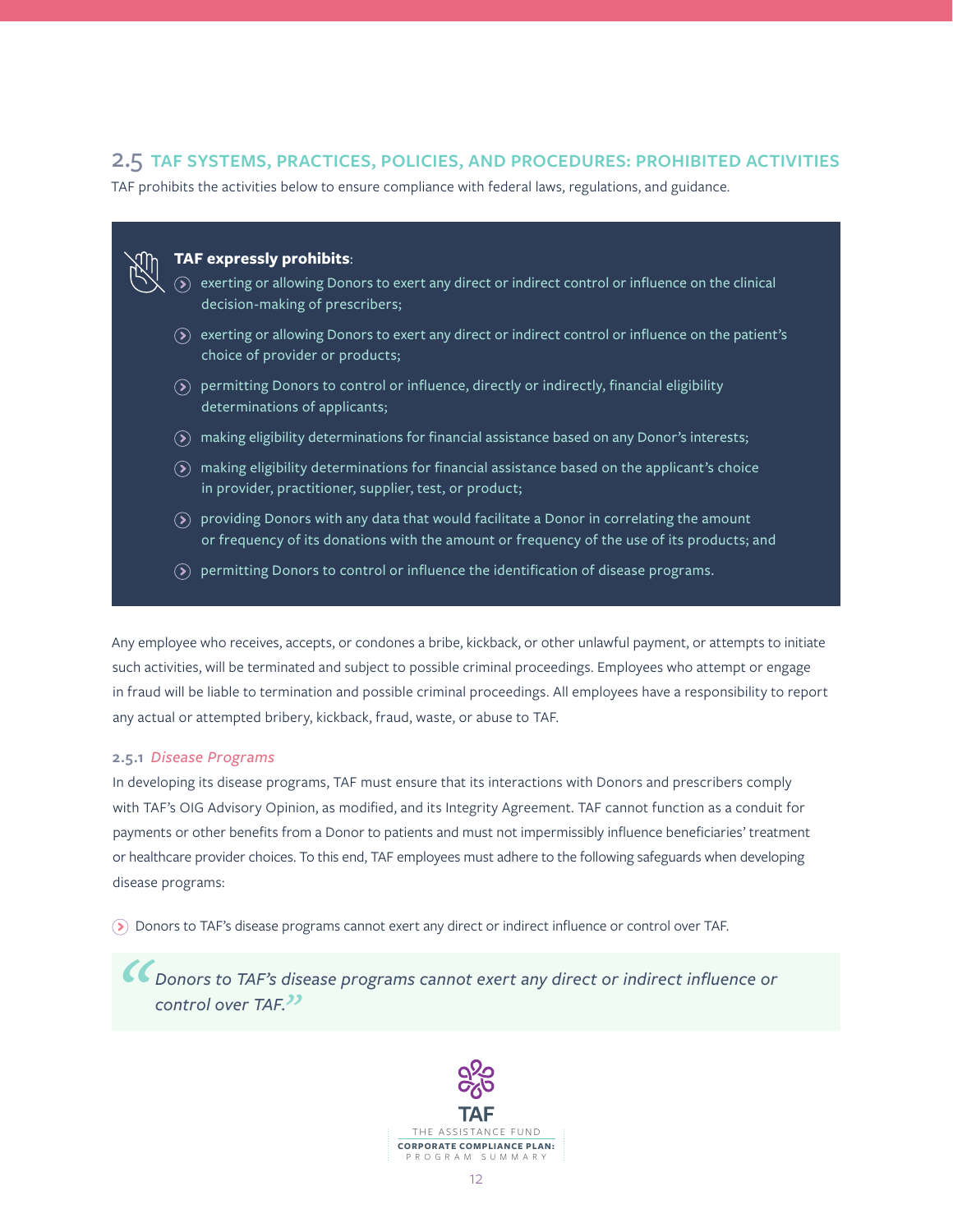- Donors to TAF's disease programs cannot influence the identification of any disease program, and TAF cannot solicit suggestions from any Donor regarding the identification, delineation, or modification of any disease programs.
- Disease programs cannot be defined by reference to specific symptoms, severity of symptoms, or the method of treatment administration. TAF conducts an independent assessment and uses a pharmacist and Medical Advisory Board to determine disease state definitions and covered treatment.
- TAF's Board will define additional disease programs after an independent assessment of patient needs.
- Disease programs cannot be defined by reference to the stages of a particular disease, the type of treatment, and any other ways of narrowing the definition of widely recognized disease states. Excepted from this prohibition are disease programs for metastatic stages of cancer, as approved by the 2016 OIG Notice of Modification of Advisory Option No. 10-07.
- Disease programs cannot limit assistance to high-cost or specialty drugs. Disease programs must provide assistance for all FDA-approved treatment intended to treat the disease states covered by the disease program, including generic or bioequivalent medications.
- If a disease program is defined by reference to multiple disease states, Donors may earmark their donations to any disease program, but TAF will not allow Donors to earmark donations for any specific treatment or disease state within a given disease program.
- $\odot$  Disease programs cannot be defined in a manner that intentionally results in the coverage of medications exclusively or primarily manufactured or distributed by Donors.
- Disease programs cannot limit assistance to a subset of available products, rather than all products approved by the FDA for treatment of the disease state(s) covered by the disease program or reimbursed by relevant federal healthcare programs when prescribed for the treatment of the disease state(s).

For example, disease programs will not be limited to covering patients' cost-sharing obligations related to only expensive or specialty drugs. Disease programs must provide assistance for all FDA-approved prescription medication intended to treat the disease states covered by the disease program, including generic or bioequivalent drugs.

- TAF cannot maintain any disease program that provides copayment assistance for only one drug, or only the drugs made or marketed by one pharmaceutical manufacturer or its affiliates.
- With respect to disease programs for a disease for which the FDA has approved only one drug or only the drugs made or marketed by one manufacturer or its affiliates, TAF will provide support for other medical needs of

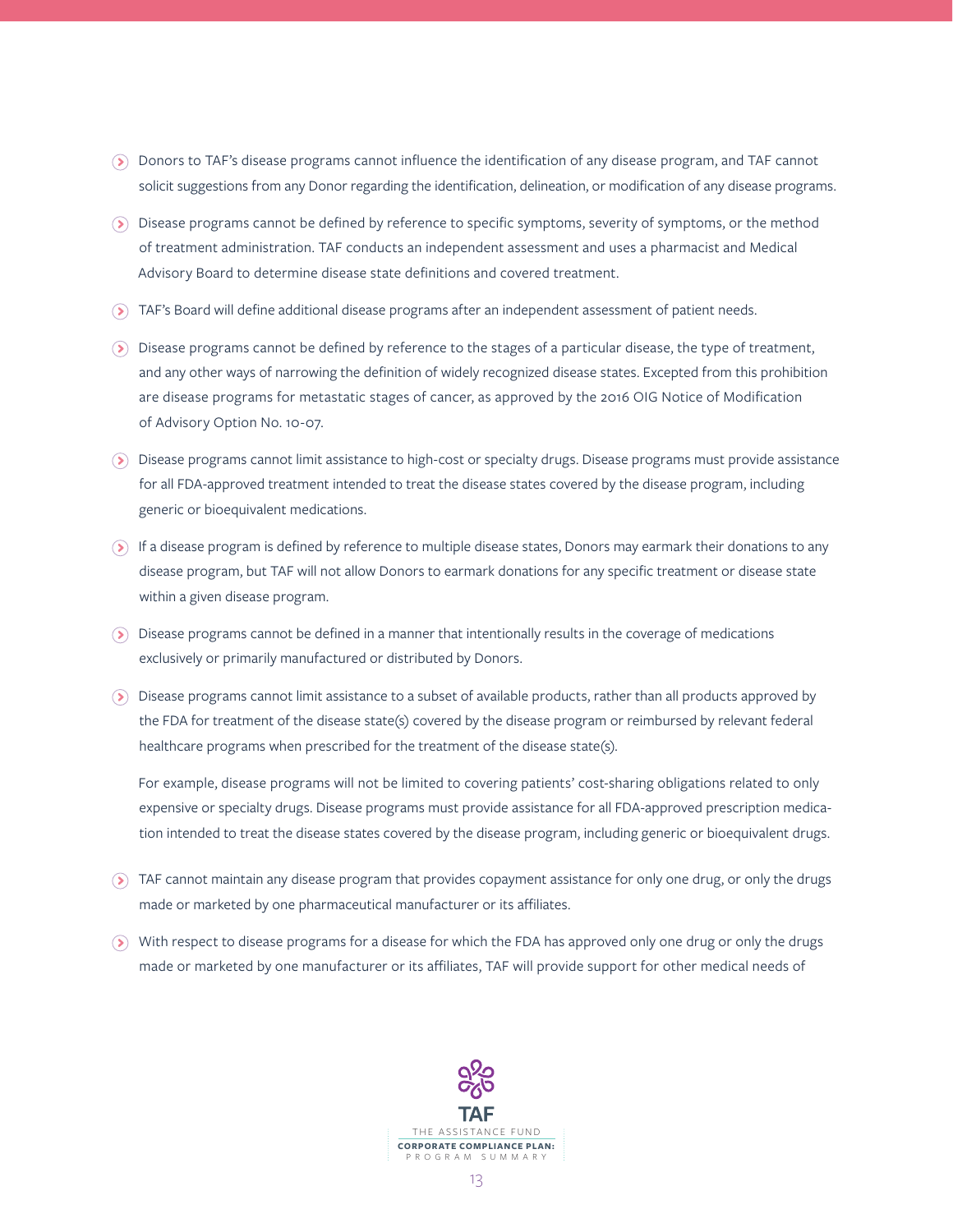the patient in addition to cost-sharing support for the FDA-approved treatment of the disease. These include all prescription medications for an FDA-approved indication related to managing the disease, including, but not limited to, prescription medications to treat symptoms of the disease and side effects of treatment.

TAF may provide forms of assistance in addition to co-payment, premium assistance, or other cost-sharing assistance associated with the medications the patient receives to treat the disease state. Examples include cost-sharing assistance for related physician office visits, home visits, medical devices, and other tests, as well as incidental expenses related to receiving treatment such as childcare, travel/transportation, lodging, and meals. Such assistance will be awarded by TAF, upon the request of the eligible patient, on a case-by-case basis.

#### **2.5.2** *Eligible Recipients*

TAF must determine whether a patient is eligible for financial assistance according to a reasonable, verifiable, and uniform measure of financial need that is applied consistently. Some criteria for determining financial need described in the federal guidance for independent charitable patient assistance programs are as follows:

TAF will screen all applicants to determine financial eligibility prior to enrolling the applicants in a disease program. This process will be applied across all disease programs and must include verifying each participant's financial resources through information provided by a third-party service and collecting documentation of financial need from the applicant.

*TAF must determine whether a patient is eligible for financial assistance according to a reasonable, verifiable, and uniform measure of financial need that is applied consistently."*

- Applications for assistance will be considered on a first-come, first-served basis, to the extent of available funding. If funding is not available, TAF shall offer the applicant the option of being placed on a waitlist to receive notification if and when funds become available.
- Applicants will be required to have already selected their healthcare providers, practitioners, suppliers, and products, and will already have a treatment regimen in place. However, all patients may change their healthcare providers, practitioners, suppliers, and products while receiving assistance from TAF.

*Applications for assistance will be considered on a first-come, first-served basis."*

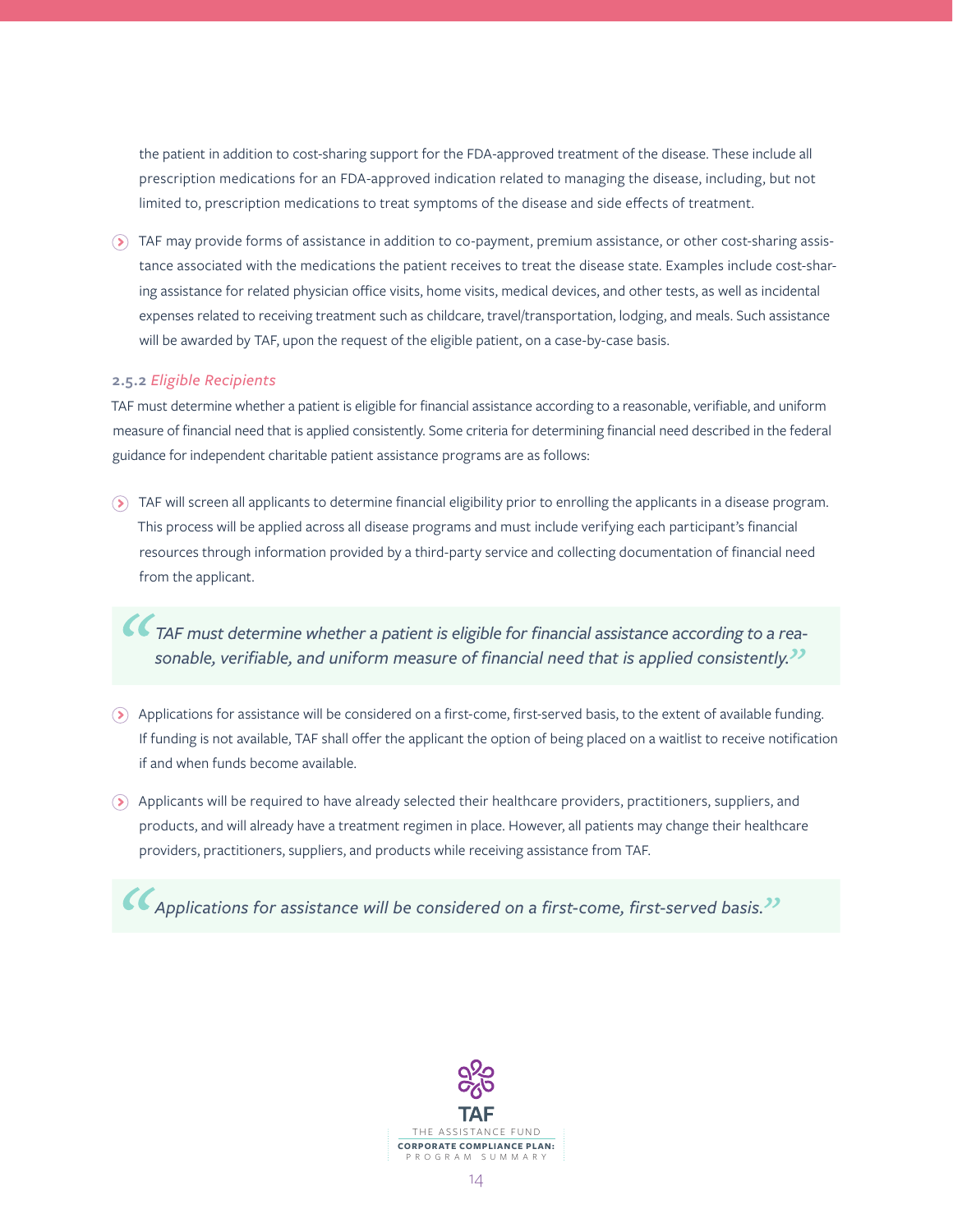- TAF cannot make eligibility determinations based in whole or in part on **(i)** the interest of any Donor or Donor's affiliate who contributes to TAF disease programs; **(ii)** the applicant's choice of provider, practitioner, insurer, insurance plan, supplier, test, or product; **(iii)** the identity of the referring person or organization (including whether the referring person is a Donor); or **(iv)** the amount of any contributions made by a Donor whose services or products are used or may be used by the applicant.
- Eligibility can be determined based on poverty guidelines, which take into account household size and household income.
- Other variables beyond income can be considered, such as local cost of living or the scope and extent of a patient's total medical bills.
- Eligibility cannot be based solely on the cost of the particular treatment for which the patient is applying for assistance.
- TAF may establish disease programs that serve only federal healthcare program beneficiaries, provided that the disease programs are subject to all other safeguards required by the OIG Advisory Opinions.

#### **2.5.3** *Interaction with Patients*

TAF must not engage with patients in a way that interferes with patient choice or results in steering patients to a particular treatment or healthcare provider. The following safeguards apply:

- $\odot$  TAF will not refer applicants to, recommend, or arrange for the use of any particular medication, test, practitioner, provider, or supplier.
- TAF will not inform patients or Donors of the donations made to TAF by Donors or others.

*TAF must not engage with patients in a way that interferes with patient choice."*

- TAF cannot implement any system that will result in patients paying more for an inexpensive drug than they would for a high-cost drug; however, TAF may require a minimum claim amount for accumulated claims to avoid the administrative burden and cost of reimbursing multiple small claims.
- For patients who are receiving assistance with health insurance premiums through a TAF disease program, TAF will provide the premium system grants directly to the insurance company or will make grants payable to the patient upon proof that the recipient incurred such cost.

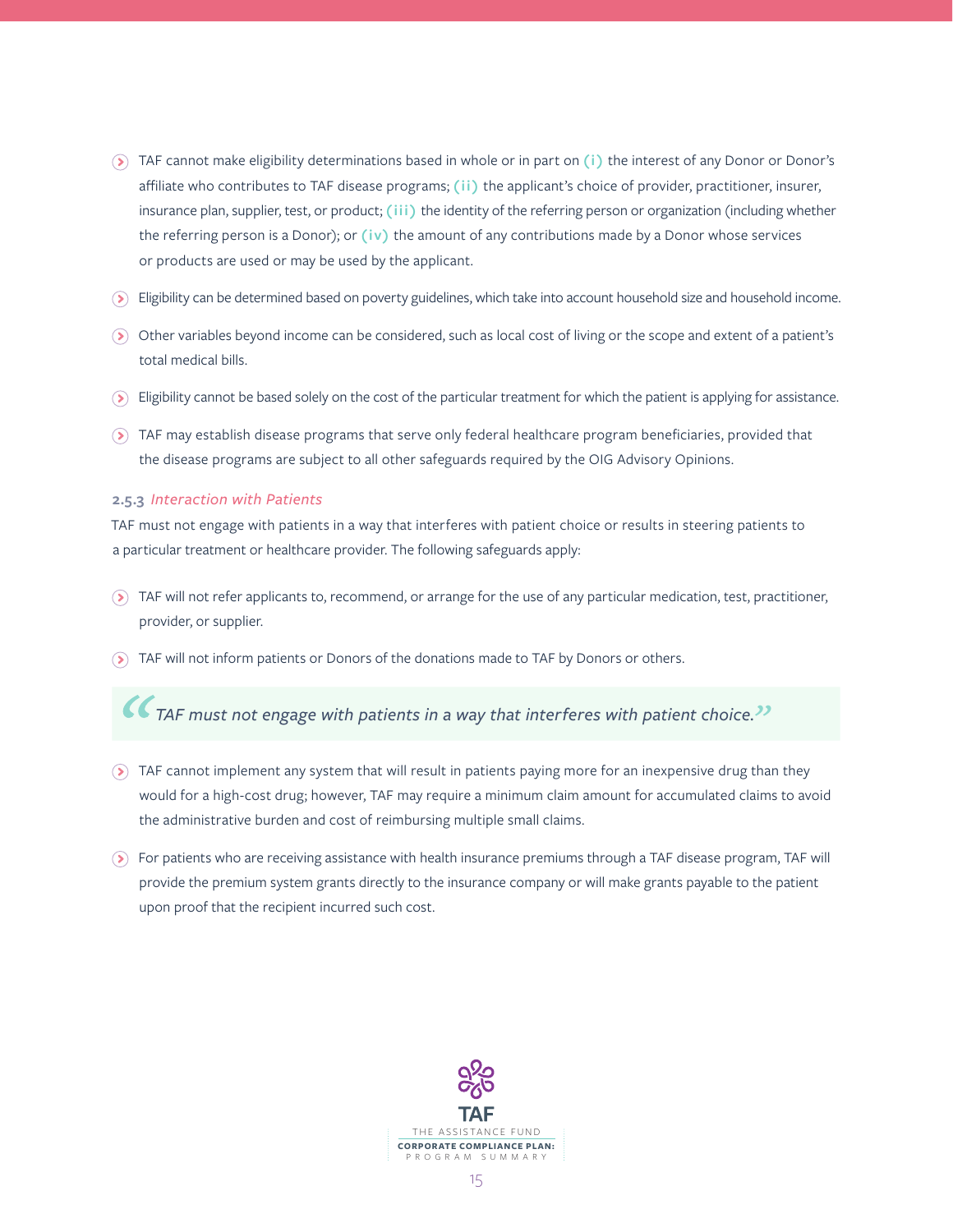#### **2.5.4** *Interaction with Donors*

- TAF must operate independently from all Donors.
- Donors are ineligible to serve on TAF's Board of Directors.
- TAF will not provide a Donor with any information that would enable the Donor to correlate the amount or frequency of its donations with the number of patients who use its products or services, or the volume of those products supported by TAF. TAF will provide Donors only with reports including data such as the aggregate number of applicants for assistance, the aggregate number of patients qualifying for assistance, and the aggregate amount disbursed from the disease program during that reporting period.
- TAF cannot request specific donation amounts from any Donor for a disease program. TAF must provide Donors with information only about the total estimated amount needed for each disease program. TAF cannot permit Donors to earmark for any treatment or disease state within a given disease program.

# *TAF must operate independently from all Donors."*

- TAF cannot convey any individual patient information to any Donor.
- TAF must document and maintain written records reflecting all communications (oral or written) with Donors about donation offers or requests; requests for all data shared with Donors; and requests or suggestions from Donors relating to the identification, establishment, or delineation of a disease program and TAF's response.

# 2.6 **OTHER APPLICABLE LAWS**

## **2.6.1** *Privacy and Confidentiality*

TAF expects all employees to follow established policies and procedures when using or disclosing information that may be considered Protected Health Information ("PHI") as that term is defined under the Health Insurance Portability and Accountability Act of 1996 ("HIPAA"). While TAF is not formally subject to HIPAA, it recognizes the importance of confidentiality in the provision of its services and has implemented systems and practices to ensure strict confidentiality of patient information.

TAF does not share confidential patient or Donor information with other Donors or patients, or unauthorized parties, unless obligated to do so under law. All Covered Persons with access to confidential information must adhere to TAF's policies, and contracts if applicable, in this regard.

*TAF does not share confidential patient or Donor information with other Donors or patients, or unauthorized parties, unless obligated to do so under law."*

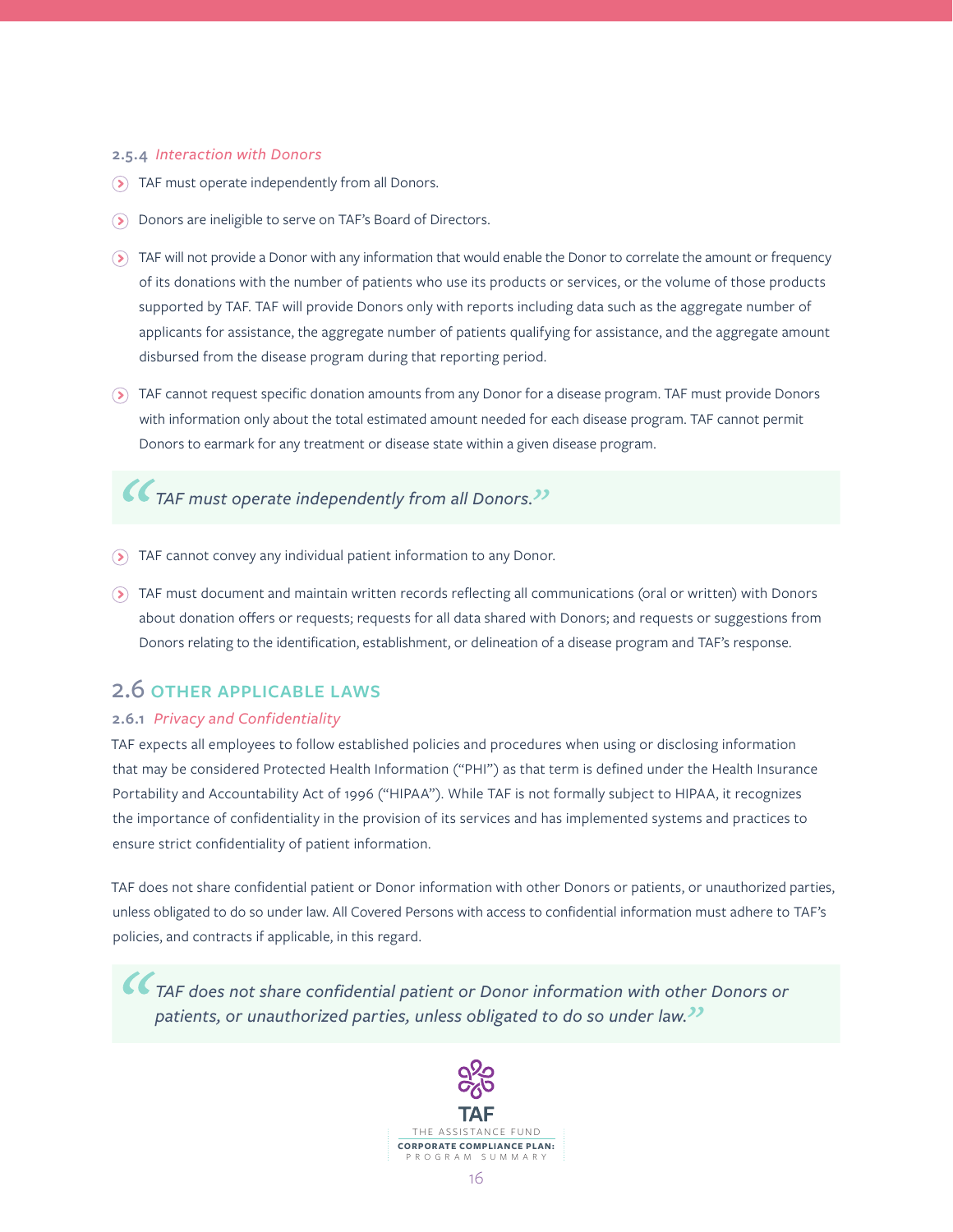Workplace privacy and confidentiality are especially important in a hybrid work environment. Employees must refrain from sharing, discussing, texting, or otherwise revealing any patient or patient information to anyone other than to a fellow employee who needs to know this information to perform their job responsibilities.

If an employee becomes aware of unauthorized or inappropriate disclosure of confidential information, they should immediately contact a Compliance Champion, their supervisor, or the Compliance Officer.

To ensure confidential information is secure, documents containing sensitive data, including information concerning prescribers, recipients, or donors, must not be left in public view or in an unsecured location. Particular attention must be paid to how computer data is entered, secured, and stored. Given the nature of TAF's business, the potential for a breach of security exists and must be considered at all times. Unauthorized usage of TAF technology must be immediately reported to a Compliance Champion, their supervisor, the Vice President of Business Intelligence, or the Compliance Officer.

## **2.6.2** *Exclusion Statute* (42 USC 1320a-7)

The OIG is legally required to exclude from participation in all federal healthcare programs those individuals and entities convicted of certain crimes including: Medicare or Medicaid fraud; patient abuse or neglect; felony convictions for other healthcare-related fraud, theft or misconduct; and felony convictions for unlawful manufacture, distribution, prescription, or dispensing of controlled substances. The OIG may also exclude participation on several other grounds including misdemeanor convictions including, but not limited to, unlawful kickback arrangements and defaulting on health education loan obligations.

TAF has a strict policy that prohibits employing individuals or engaging with any Covered Persons who have been subject to exclusion.

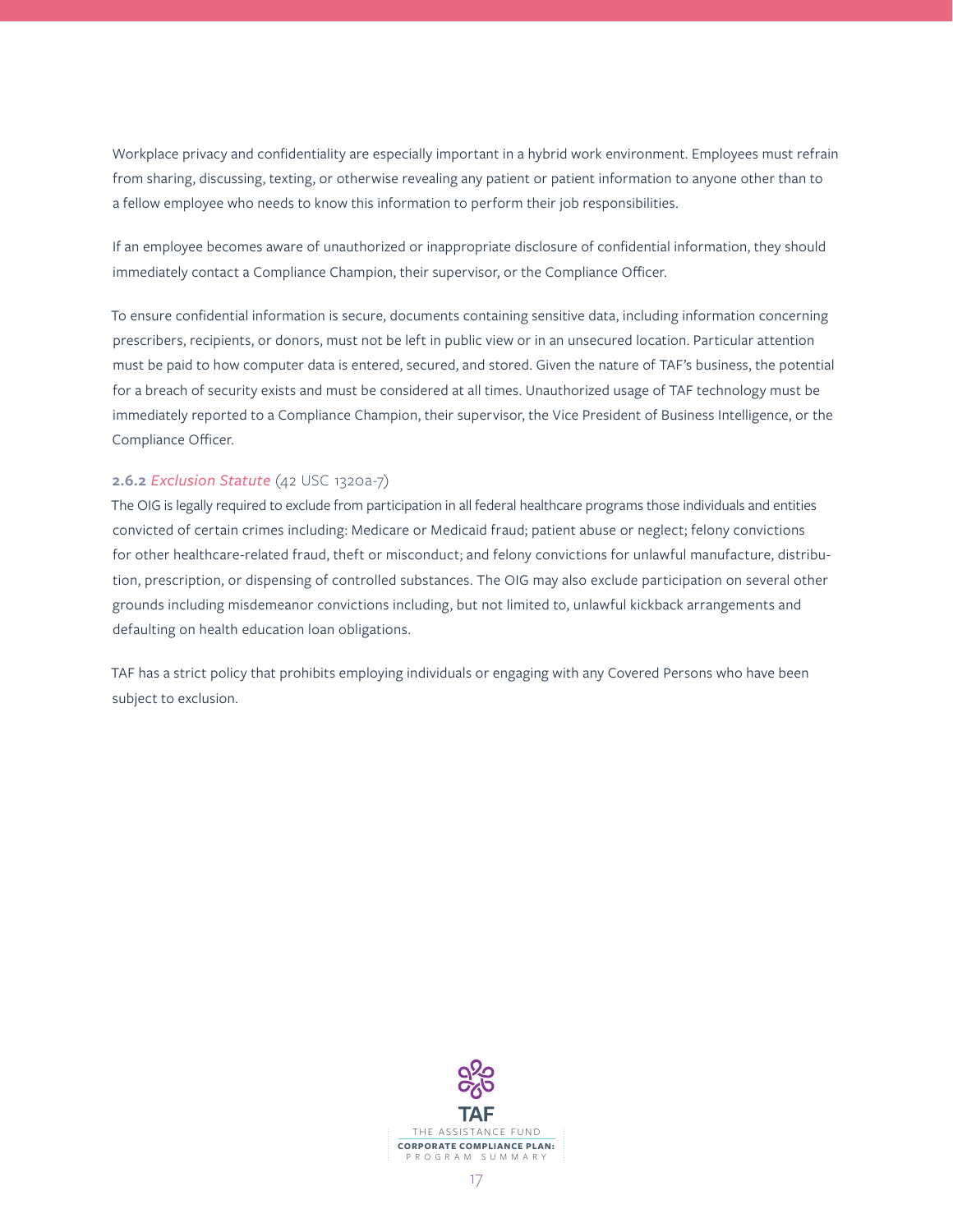

# Conclusion

As TAF continues to evolve, I'm proud to be part of an organization with the level of integrity and commitment to corporate compliance that TAF's leadership, Board members, and employees exhibit.

Our Compliance Program will continue to evolve. As TAF grows, we will identify opportunities to improve how every employee upholds our core value of transparency. We will move forward with agility to ensure our Compliance Program is as comprehensive and effective as possible.

All of us have an important role to ensure that public confidence remains strong. Together, we can fulfill our mission to provide underinsured people living with life-threatening, chronic, and rare diseases access to critical treatment through financial assistance, education, and advocacy.



**JUDITH FOX** *VP of Regulatory Compliance*